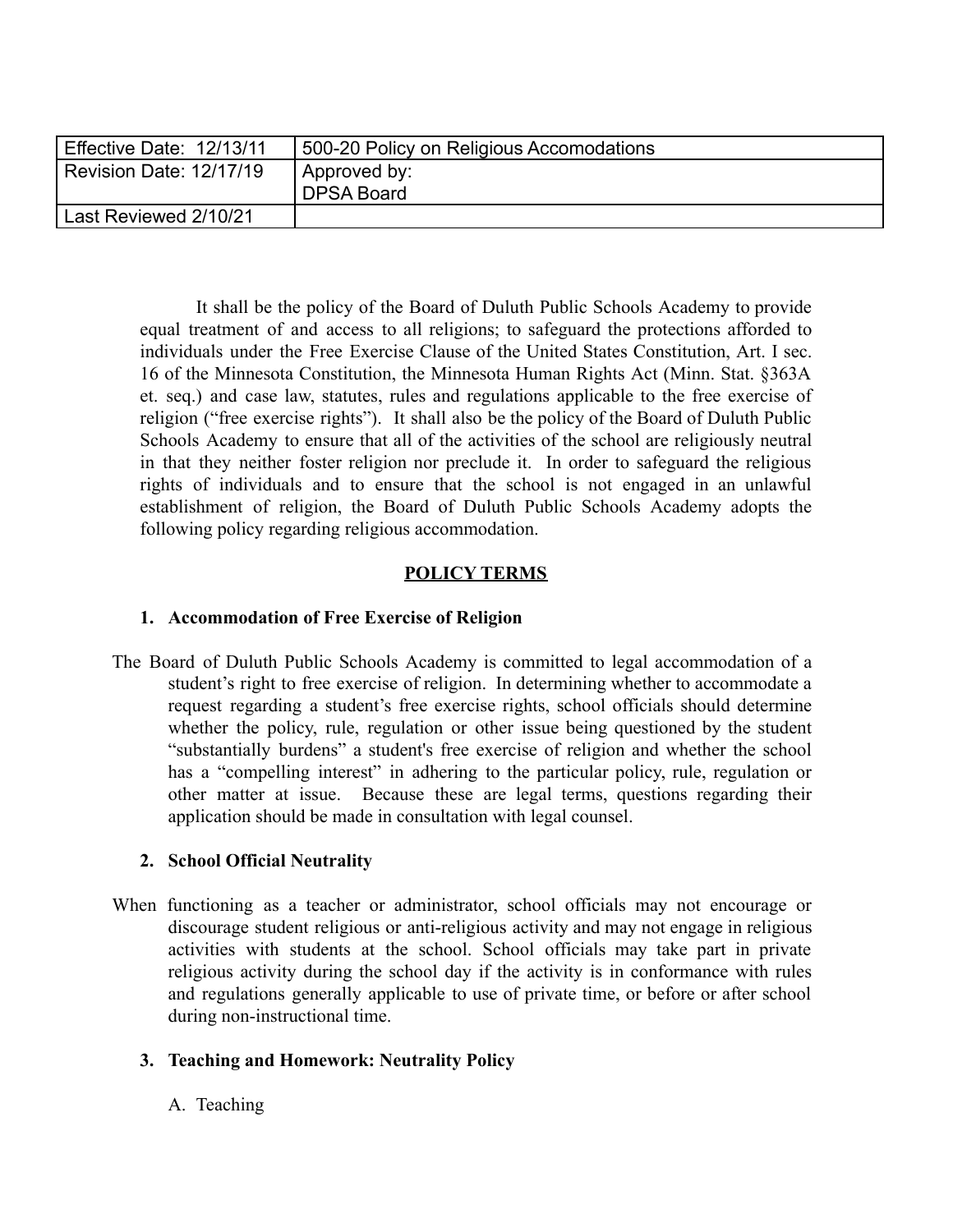- Students may be taught *about* religion, but school teachers may not "teach religion" in the sense that the teacher is engaging in preaching or proselytizing activity.
	- B. Student assignments and religion
		- i. Written reports, homework and artwork
	- Students may express their religious beliefs in the form of reports, homework and artwork if the assigning teacher (and administrator if there is a question about the matter) determines that the work is "appropriate" to the subject matter. In making judgments about the appropriateness of a student's work, teachers will be guided by the following:
		- Relevance of the religious expression to the topic and assignment;
		- Pedagogical concerns such as (in the case of written work) quality of grammar, the substance of the presentation, and adherence to the assignment.
- Assuming that the work is relevant and meets pedagogical concerns, teachers at Duluth Public Schools Academy, also known as Duluth Edison Charter School may not reject or sanction a student's work simply because it includes a religious symbol or addresses religious themes; similarly, teachers may not require students to modify, include or excise religious views in submitted work.
	- ii. Oral presentations
	- Teachers at Duluth Edison Charter School must ensure that oral presentations made by students on religious subjects do not subject other students to unwelcome religious persuasion, coercion or proselytizing.

## **4. Student Religious Activities**

- The students of Duluth Edison Charter School have the right to engage in religious activities during the school day so long as those activities do not interfere with the rights of others and so long as students conform to the rules that normally apply to any given setting.
	- A. Student prayer and religious discussion during the school day

Students have the right to pray individually or to pray in groups and/or engage in religious discussions during the school day when they are not engaged in school activities and instruction, subject to the same rules of order as apply to other student speech. Prayer or other religious discussion shall not interfere with the rights of others.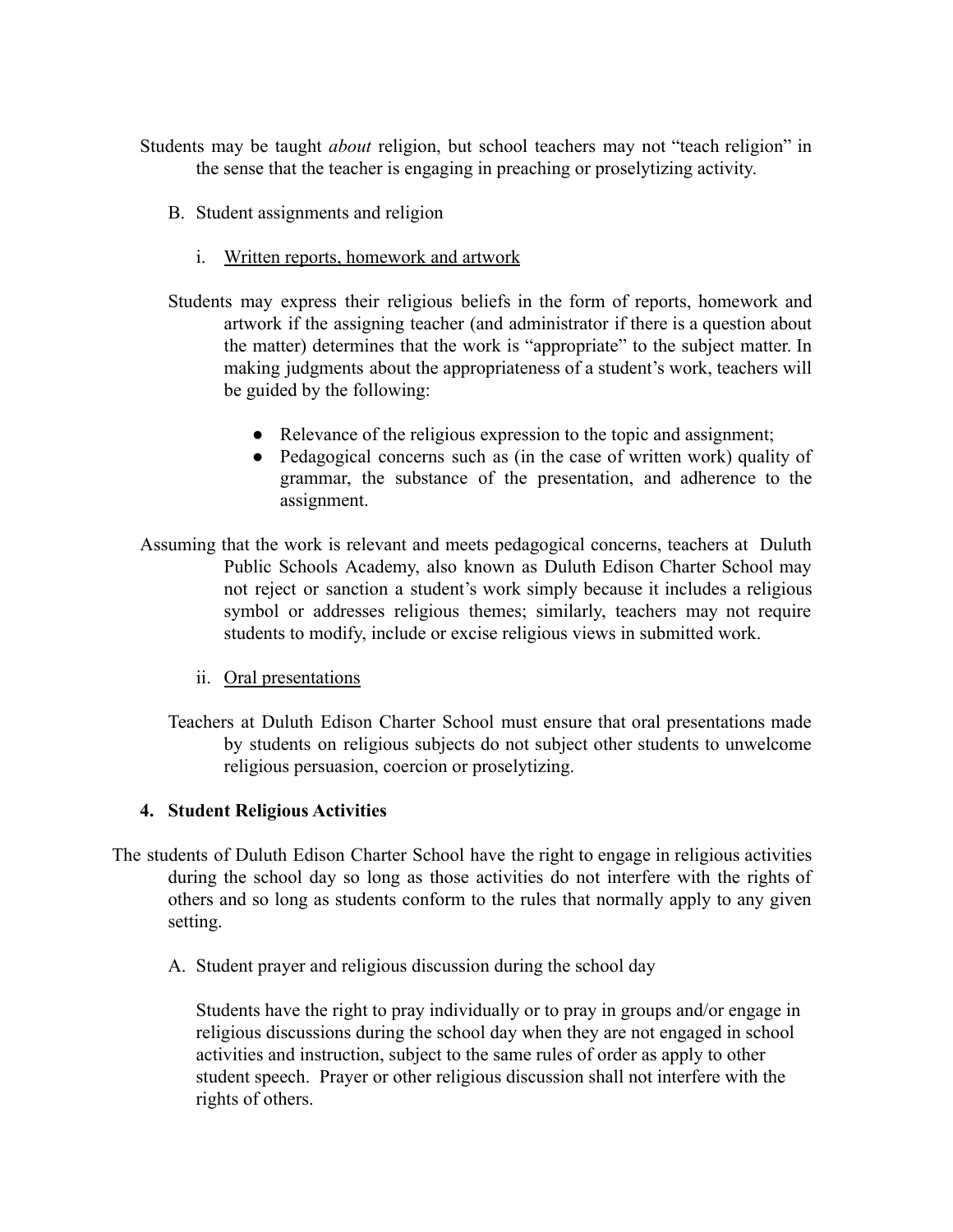- B. Student participation in before/after school events with religious content
- Students may participate in religious activities before or after school on the same terms as apply to participation in non-curriculum activities on the school premises.
	- C. Student-led prayers at graduation or other ceremonies
- The Board shall consider a request for student-led prayers at graduation or other ceremonies on a case by case basis in consultation with legal counsel. School officials may not in any way organize a religious ceremony that is sponsored by the school.
	- D. Non-coercion
- A student's right to engage in voluntary prayer or religious discussion or activity does not include the right to coerce others into participating and does not include the right to have a captive audience listen to the prayer or discussion or to engage in the religious activity.
	- E. Religious harassment and/or discrimination prohibited
- School officials shall ensure that students are not discriminated against in violation of the Board's policy on Religious Harassment.

## **5. Student Dress**

The Board of Duluth Public Schools Academy, also known as Duluth Edison Charter School has adopted a general dress code for its students. Individual students may be exempt from these dress code rules if the administration determines that an accommodation is necessary to protect the student's free exercise rights. The dress code policy shall not be implemented in a way that restricts opportunities to participate in school activities. The dress code policy is not intended to, and shall not be implemented in a way that promotes a particular religion or particular religious customs.

## **6. Holidays**

Teachers at Duluth Edison Charter School may teach about religious holidays, and may celebrate the non-religious aspects of a religious holiday. Neither teachers nor school officials, however, shall observe the holidays as religious events. School officials should typically excuse students who do not wish to participate in holiday events.

## **7. Release Time for Religious Instruction**